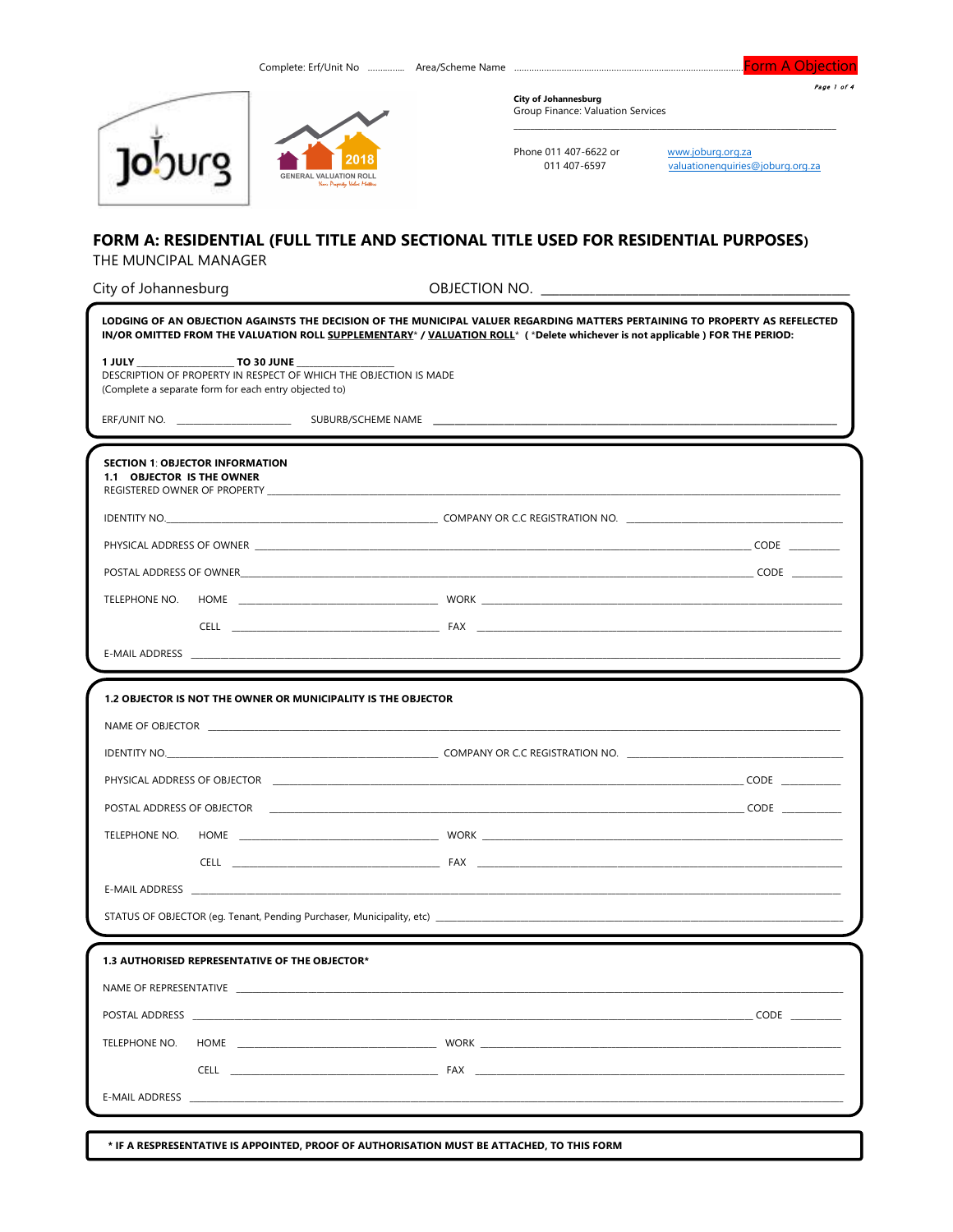| City of Johannesburg                                                                                                                                                                                                          |  |  |  |
|-------------------------------------------------------------------------------------------------------------------------------------------------------------------------------------------------------------------------------|--|--|--|
|                                                                                                                                                                                                                               |  |  |  |
| <b>SECTION 2: PROPERTY DETAILS (FOR SECTIONAL TITLES SEE SECTION 4)</b>                                                                                                                                                       |  |  |  |
|                                                                                                                                                                                                                               |  |  |  |
|                                                                                                                                                                                                                               |  |  |  |
|                                                                                                                                                                                                                               |  |  |  |
|                                                                                                                                                                                                                               |  |  |  |
|                                                                                                                                                                                                                               |  |  |  |
|                                                                                                                                                                                                                               |  |  |  |
|                                                                                                                                                                                                                               |  |  |  |
| FOR WHAT PURPOSE THE RESERVED OF THE RESERVED OF THE RESERVED OF THE RESERVED OF THE RESERVED OF THE RESERVED OF THE RESERVED OF THE RESERVED OF THE RESERVED OF THE RESERVED OF THE RESERVED OF THE RESERVED OF THE RESERVED |  |  |  |
|                                                                                                                                                                                                                               |  |  |  |
|                                                                                                                                                                                                                               |  |  |  |
|                                                                                                                                                                                                                               |  |  |  |
| SECTION 3: DESCRIPTION OF RESIDENTIAL DWELLING (FOR SECTIONAL TITLES SEE SECTION 4) (INDICATE NUMBER OR STATE YES / NO)<br>3.1 MAIN DWELLING                                                                                  |  |  |  |
|                                                                                                                                                                                                                               |  |  |  |
| OTHER ________________________________OTHER ______________________________OTHER ______________________________                                                                                                                |  |  |  |
| <b>OUTBUILDINGS</b>                                                                                                                                                                                                           |  |  |  |
|                                                                                                                                                                                                                               |  |  |  |
|                                                                                                                                                                                                                               |  |  |  |
| <b>OTHER</b> (ATTACH ANNEXURE)                                                                                                                                                                                                |  |  |  |
|                                                                                                                                                                                                                               |  |  |  |
|                                                                                                                                                                                                                               |  |  |  |
|                                                                                                                                                                                                                               |  |  |  |
|                                                                                                                                                                                                                               |  |  |  |
| OTHER                                                                                                                                                                                                                         |  |  |  |

Complete: Erf/Unit No ............... Area/Scheme Name .....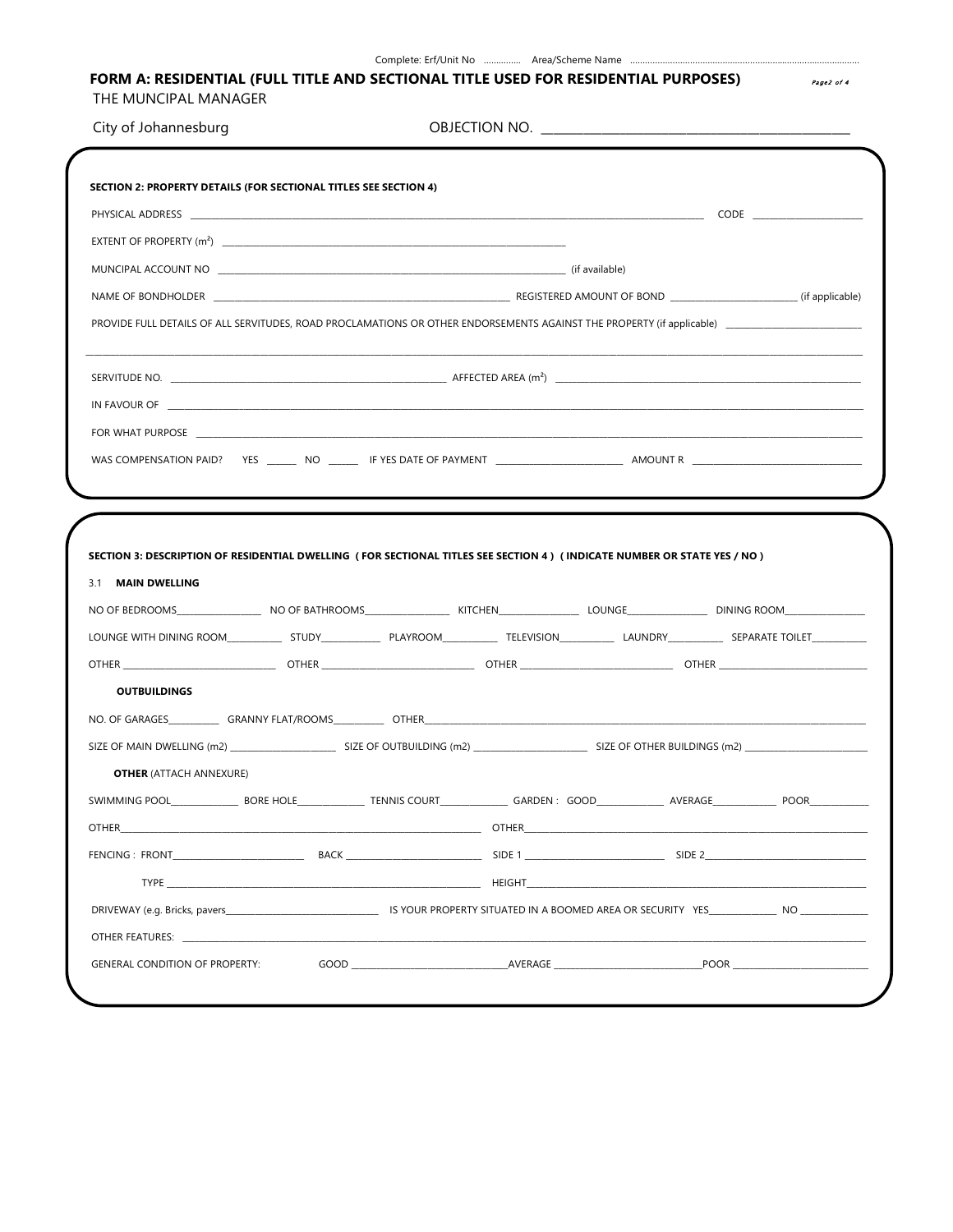#### Complete: Erf/Unit No ................ Area/Scheme Name .....

# FORM A: RESIDENTIAL (FULL TITLE AND SECTIONAL TITLE USED FOR RESIDENTIAL PURPOSES)

THE MUNCIPAL MANAGER

City of Johannesburg

OBJECTION NO.

| <b>SECTION 4: SECTIONAL TITLE UNITS</b>               |                                                                                                                                                                                                                                      |                  |                                                                                  |
|-------------------------------------------------------|--------------------------------------------------------------------------------------------------------------------------------------------------------------------------------------------------------------------------------------|------------------|----------------------------------------------------------------------------------|
|                                                       |                                                                                                                                                                                                                                      |                  |                                                                                  |
| INDICATE NUMBER OR STATE YES/NO                       |                                                                                                                                                                                                                                      |                  |                                                                                  |
|                                                       | NO OF BEDROOMS _______________ NO OF BATHROOMS _____________ KITCHEN ____________ LOUNGE _____________ DINING ROOM ______________                                                                                                    |                  |                                                                                  |
|                                                       | LOUNGE WITH DINING ROOM __________ STUDY __________ PLAYROOM _________ TELEVISION ____________ LAUNDRY ____________ SEPERATE TOILET ______________                                                                                   |                  |                                                                                  |
| <b>OTHER</b>                                          | <b>OTHER</b>                                                                                                                                                                                                                         |                  | ___________ OTHER    ___________________________OTHER    _______________________ |
|                                                       | COMMON PROPERTY CONSISTS OF: DETAILS OF EXCLUSIVE AREAS                                                                                                                                                                              |                  |                                                                                  |
|                                                       |                                                                                                                                                                                                                                      |                  |                                                                                  |
|                                                       |                                                                                                                                                                                                                                      |                  |                                                                                  |
|                                                       |                                                                                                                                                                                                                                      |                  |                                                                                  |
|                                                       | OTHER $(m^2)$                                                                                                                                                                                                                        |                  |                                                                                  |
|                                                       |                                                                                                                                                                                                                                      |                  |                                                                                  |
| OTHER $(m2)$                                          |                                                                                                                                                                                                                                      |                  |                                                                                  |
|                                                       |                                                                                                                                                                                                                                      |                  |                                                                                  |
|                                                       | IF YOUR PROPERTY IS CURRENTLY ON THE MARKET WHAT IS THE ASKING PRICE?<br>IF YOUR PROPERTY HAS BEEN ON THE MARKET IN THE LAST 3 YEARS WHAT WAS THE ASKING PRICE?                                                                      | OFFER RECEIVED R |                                                                                  |
| <b>SECTION 5: MARKET INFORMATION</b><br>NAME OF AGENT | SALES TRANSACTIONS (OF OTHER PROPERTIES IN THE VICINITY) USED BY OBJECTOR IN DETERMINING THE MARKET VALUE OF THE PROPERTY OBJECTED TO                                                                                                | TEL NO.          |                                                                                  |
|                                                       |                                                                                                                                                                                                                                      |                  |                                                                                  |
|                                                       |                                                                                                                                                                                                                                      |                  |                                                                                  |
|                                                       |                                                                                                                                                                                                                                      |                  |                                                                                  |
| <b>SECTION 6: OBJECTION DETAILS</b>                   | PARTICULARS AS REFLECTED IN VALUATION ROLL CHANGES REQUESTED BY OBJECTOR                                                                                                                                                             |                  |                                                                                  |
|                                                       |                                                                                                                                                                                                                                      |                  |                                                                                  |
|                                                       |                                                                                                                                                                                                                                      |                  |                                                                                  |
|                                                       |                                                                                                                                                                                                                                      |                  |                                                                                  |
| EXTENT                                                |                                                                                                                                                                                                                                      |                  |                                                                                  |
|                                                       | MARKET VALUE <b>AND A SERVICE AND A SERVICE OF A SERVICE AND A SERVICE OF A SERVICE OF A SERVICE OF A SERVICE OF A SERVICE OF A SERVICE OF A SERVICE OF A SERVICE OF A SERVICE OF A SERVICE OF A SERVICE OF A SERVICE OF A SERVI</b> |                  |                                                                                  |
|                                                       |                                                                                                                                                                                                                                      |                  |                                                                                  |



#### City of Johannesburg Group Finance: Valuation Services

Phone 011 407-6622 or www.joburg.org.za 011 407-6597

valuationenquiries@joburg.org.za

FORM A: RESIDENTIAL (FULL TITLE AND SECTIONAL TITLE USED FOR RESIDENTIAL PURPOSES)